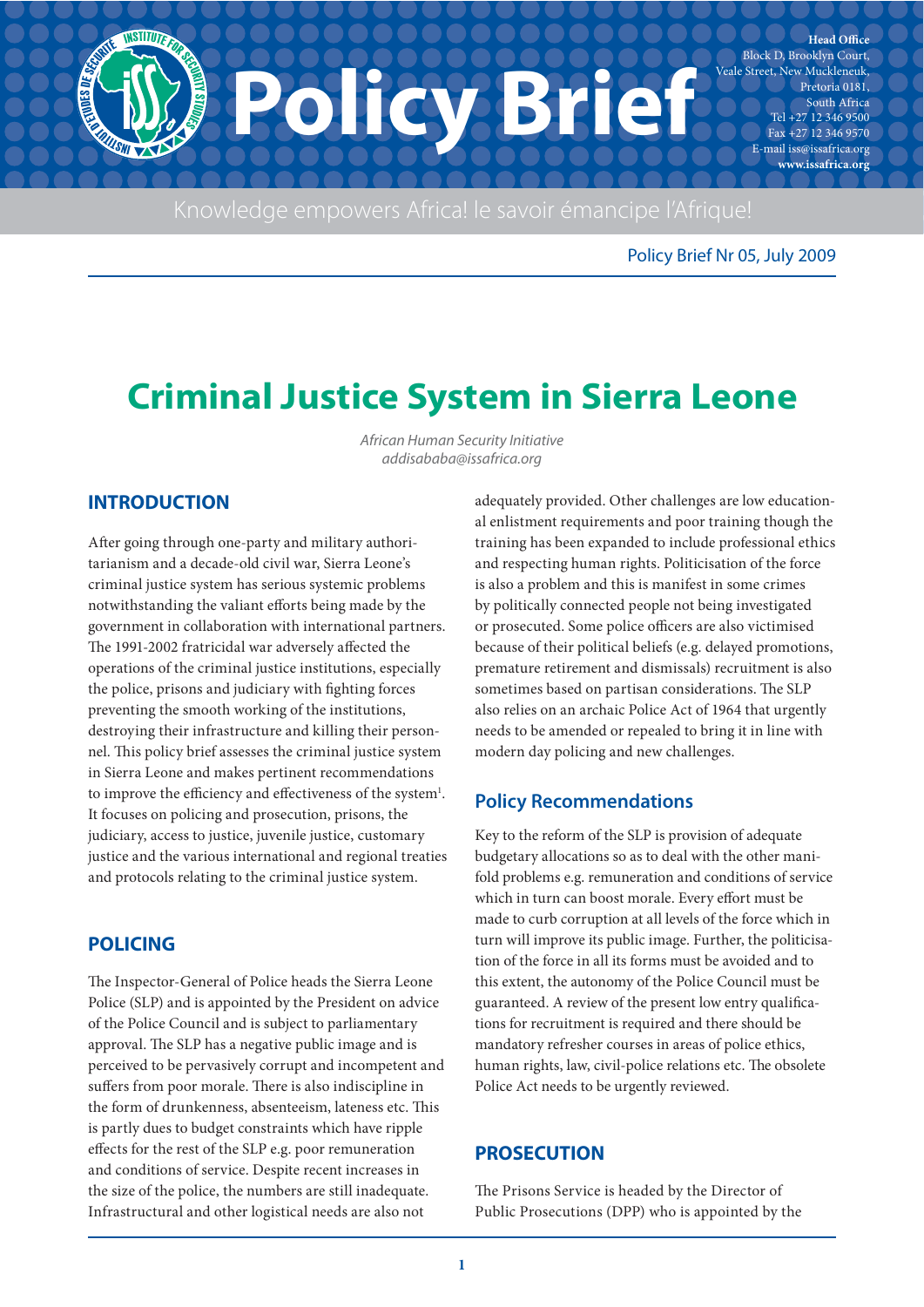President on advice of the Judicial and Legal Services Commission and approval of Parliament. However, the DPP takes his cue from the Attorney-General who simultaneously is the Minister of Justice resulting in political meddling. Like the Police, the prosecution services are poorly funded leading to poor morale, poor logistical support, corruption and inadequate state counsel because of poor incentives to attract new entrants. Prosecutorial capacity is very weak and experiences incessant adjournment of criminal prosecutions. Police officers are used to prosecute most of the cases and these lack rudimentary knowledge of the law, have inadequate education qualifications and are consequently ineffective. The incompetence of police prosecutors contributes to delays in trial proceedings. The prosecution services are guided by the archaic Criminal Procedure Act of 1965 which is out of line with modern-day prosecution practices.

#### **Policy Recommendations**

Budgetary allocations to the prosecution services should be increased. Coupled with this is the need for periodic reviews of remuneration packages for the officers. Police prosecutors should be given adequate basic legal training. Likewise, corruption among prosecutors should be stemmed while they must be given incentives to prosecute effectively and speedily and avoid unnecessary adjournments. The autonomy of the prosecution should be enhanced by separating the office of the Attorney-General from that of the Minister of Justice. It is mandatory that the outdated Criminal Procedure Act be reviewed to accord with best practices in criminal prosecution.

## **PRISONS**

Like in other African countries, Sierra Leone's Prison Service is the weakest link in the criminal justice system. Its challenges include: inadequate budget allocations; poor professional skills among the staff; excessively long court proceedings/adjournments; poor conditions of service for prison officers; over-crowdedness and deplorable living conditions for prisoners – the remand section is said to be the worst incarceration facility; poor access to justice and legal representation especially for women, juveniles and the poor; abusive conditions for women and children; inadequate food, sanitation and medical facilities. Beatings, rape and illegal possession of drugs in prison are common while remand prisoners, women and juveniles are held alongside convicted prisoners. Most of these problems are an infraction of the stipulated international standards which Sierra Leone has signed and ratified.

#### **Policy Recommendations**

Budget allocations for the Prison Service need to be boosted to improve salaries, conditions of service, and ensure adequate logistics, supplies and amenities. The prosecution needs to be capacitated by and this can be done by hiring additional state counsel and proving legal training for police prosecutors. Court trials should be expedited to reduce excessive remands and adjournments and a mechanism needs to be put in place for legal aid to remand inmates, indigents and juveniles. Further, the legal framework should be amended and modernised and should abolish solitary confinement and corporal punishment. It is also necessary that separate facilities be availed for women, juveniles and trial prisoners.

## **THE JUDICIARY**

The 1991 Constitution guarantees the independence of the judiciary through security of tenure and an elaborate dismissal procedure and the Chief Justice is appointed by the President after advice of the Judicial and Legal Services Commission and the approval of Parliament. As a consequence, the judiciary has demonstrated some independence but the judiciary is understaffed, is viewed as corrupt and inefficient due to lack of funding and years of misrule. It also suffers from poor remuneration and conditions of service. Sierra Leone has a bifurcated legal and court system, one for the capital Freetown and the other for the provinces and this creates disunity and injustice. People accused of crimes often face lengthy delays before trials and there is limited judicial presence outside Freetown. The cost of hiring a lawyer is far beyond the reach of the majority of citizens. Juvenile cases as generally neglected, suffer from delays in justice delivery while the rights of juveniles are often not respected.

#### **Policy Recommendation**

The dual legal system should be reviewed and possibly harmonised and outdated legislation revised and modernised. The judiciary should be strengthened by hiring more judges and magistrates while capacity building programmes should be mounted for judicial officers and their support staff. Also important is the improvement in the remuneration and conditions of service of the judiciary and support staff. To reduce congestion, the judiciary should introduce and encourage modern sentencing practices e.g. non-custodial sentences. The government should provide an effective nation-wide legal aid service to promote justice for the poor and in the rural areas.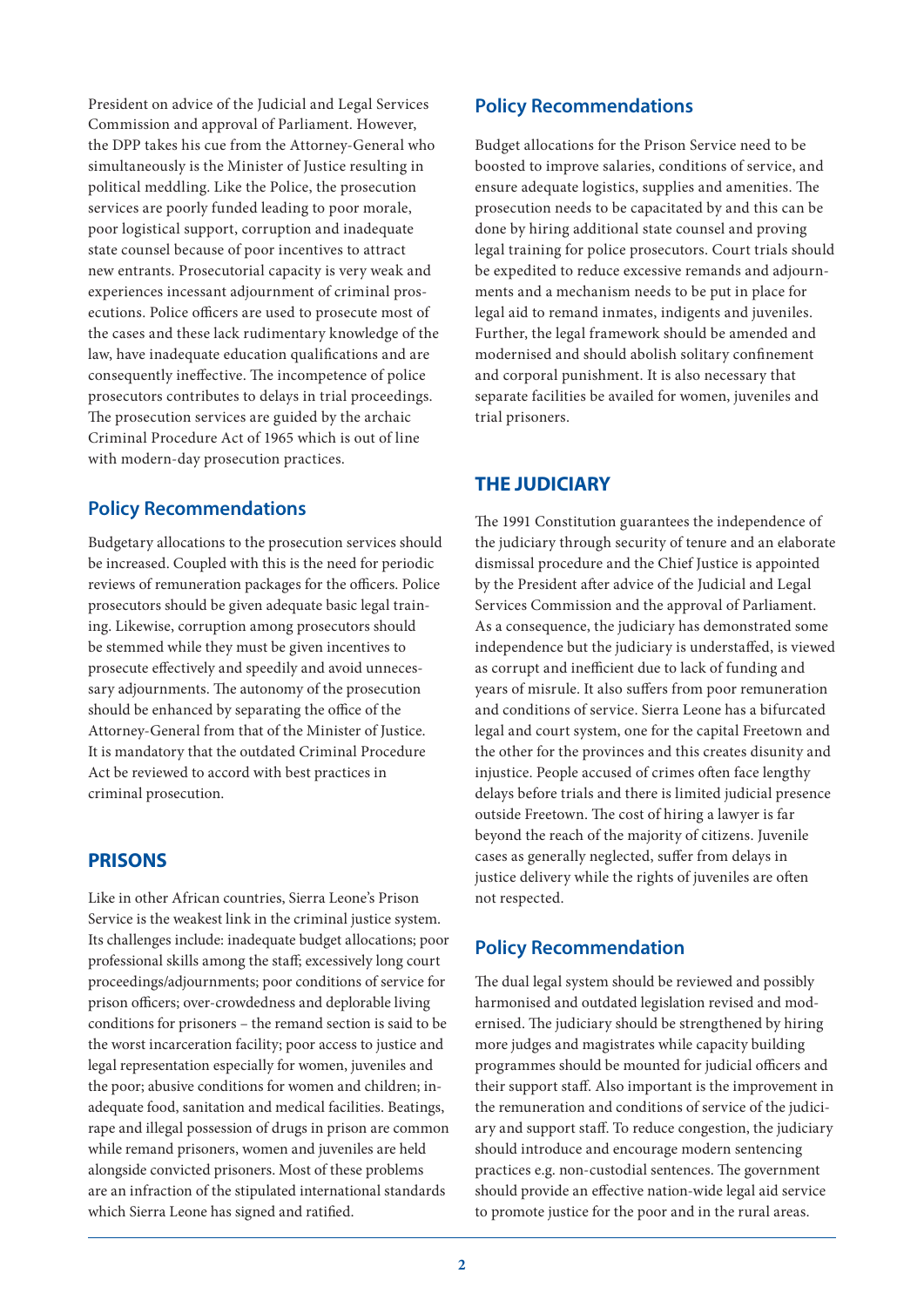Measures to protect women's' and juvenile rights ought to be taken.

#### **ACCESS TO JUSTICE AND JUVENILE JUSTICE**

Access to justice for the majority of citizens is limited and this is particularly so for women, juveniles, the poor and illiterate. This is primarily due to: a weak court delivery system, imposition of heavy court fines and the populations' general lack of resources. Offenders are often detained for more than the stipulated periods provided by national and international laws. Juvenile justice is face additional challenges: law enforcement and probation officers are not adequately aware of laws governing juvenile offenders; there are no specific courts to deal with juvenile cases; understaffing of juvenile units of the police and probation units; children's detention centres (e.g. Approved Schools and Remand Homes) are inadequate; children have limited access to basic facilities in the detention centres; and the Ministry in charge of children's affairs is understaffed.

#### **Policy Recommendations**

Budgetary allocations for Units dealing with juvenile justice should be increased to enable them to hire more probation officers. Training of all personnel dealing with juveniles e.g. detention and probation officers and court personnel should be conducted to ensure that they are fully knowledgeable about laws governing juveniles. The government should also provide countrywide legal aid service for juveniles who cannot afford the service. In addition, basic facilities and services like education, health and recreation should be provided at juvenile detention centres. To ensure speedy trials, additional magistrates should be assigned to juvenile courts, separate courts for juvenile cases should be constructed and separate detention structures should be provided.

## **CUSTOMARY JUSTICE**

As in many post-colonial countries, Sierra Leone has a dual legal system and this dualism is recognised in the 1965 Courts Act. Customary law applies in the provinces or chiefdoms and it exists alongside general law and up to 70% of citizens do not have access to the formal justice system. There is overall satisfaction with customary justice especially among the poor and local people who detest the complexities and procedures of general

law courts. They instead prefer settling disputes within the ambit of their customs particularly with regard to cases involving family law, inheritance and land tenure. However, the local courts suffer from: understaffing; poor state funding; poor staff incentives; political interference in the administration of customary justice; and logistical barriers in accessing local courts. Further, traditional law is sometimes in conflict with the constitution and some local chiefdoms exceed their mandates and execute harsh punishments e.g. flogging. Under customary law, the rights of women also vary significantly depending on the ethnic groups.

## **Policy Recommendations**

Given its popularity and accessibility, the jurisdiction of the Local Courts Act should be expanded and the capacity of the local courts and personnel enhanced. The supervision of local courts should also be strengthened and local court staff should receive regular pay and incentives.

## **ADHERENCE TO REGIONAL AND INTERNATIONAL INSTRUMENTS**

Sierra Leone has signed and ratified many international and regional conventions and protocols dealing with crime, war, human rights, gender issues etc. Overall, the country has demonstrated a reasonable degree of commitment to international obligations. However, there is too long a time lapse between ratifying an instrument and implementing it via domestication.

## **Policy Recommendations**

Sierra Leone should strengthen its compliance with relevant regional and international instruments and one avenue is to shorten the period between signing and ratifying an instrument on one hand and implementing it. Instruments that have been ratified must be domesticated by being part of the corpus of the country's laws and the country can derive considerable benefits from this exercise.

# **CONCLUSION**

Sierra Leone has gone through a traumatic history and its criminal justice system bears heavy and fresh scars of this dark past. Since the end of the civil war in 2002, some strides have been and continue to be made in improving the criminal justice system but a